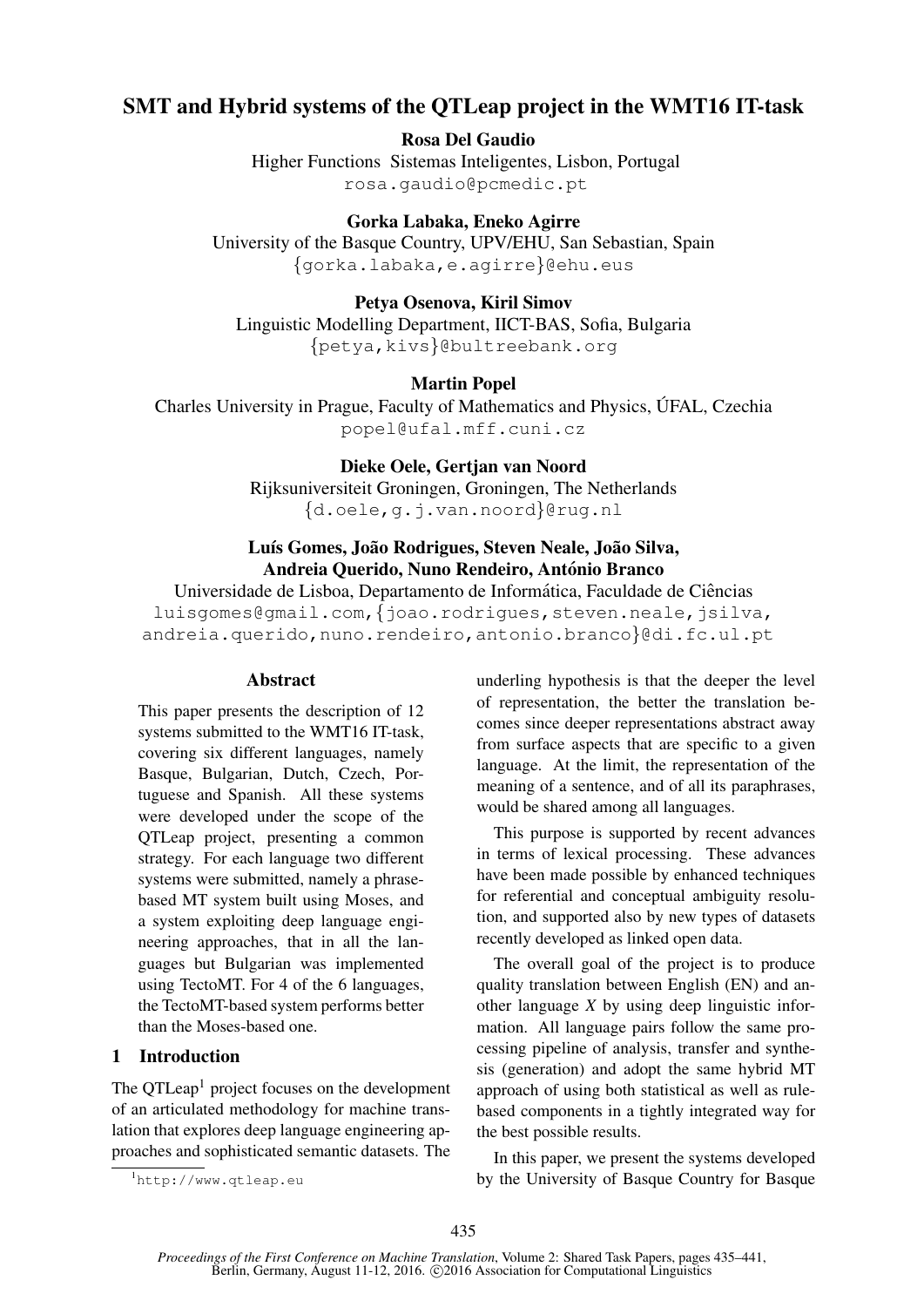and Spanish, Charles University in Prague for Czech, by University of Groningen for Dutch, by University of Lisbon for Portuguese and by IICT-BAS of the Bulgarian Academy of Sciences for Bulgarian.

For each language two different systems were submitted, corresponding to different phases of the project, namely a phrase-based MT system built using Moses (Koehn et al., 2007), and a system exploiting deep language engineering approaches, that in all the languages but Bulgarian was implemented using TectoMT ( $\check{Z}$ abokrtský and Popel, 2009). For Bulgarian, its second MT system is not based on TectoMT, but on exploiting deep factors in Moses. All 12 systems are constrained, that is trained only on the data provided by the WMT16 IT-task organizers.

We present briefly the Moses common setting and the TectoMT structure and then more detailed information for each language system are provided. In the last Section, results based on BLEU and TrueSkill are given and discussed.

### 2 Moses

All the systems submitted that were based on Moses have been trained on a phrase-based model by Giza++ or mGiza with "grow-diag-finaland" symmetrization and "msd-bidirectional-fe" reordering (Koehn et al., 2003). For the language pairs where big quantities of domain-specific monolingual data were available along with the generic domain data, separate language models (domain-specific and generic) were interpolated against our ICT domain-specific development set. For LM training and interpolation, the SRILM toolkit (Stolcke, 2002) was used. The method of truecasing has been adopted for several language pairs where it proved useful.

# 3 TectoMT

The deep translation is based on the TectoMT system, an open-source MT system based on the Treex platform for general natural-language processing. TectoMT uses a combination of rulebased and statistical (trained) modules (blocks in Treex terminology), with a statistical transfer based on HMTM (Hidden Markov Tree Model) at the level of a deep, so-called tectogrammatical, representation of sentence structure. The general TectoMT pipeline is language independent, and consists of analysis, deep transfer, and synthesis

steps.

The design of TectoMT is highly modular and consists of a language-universal core and language-specific additions and distinguishes two levels of syntactic description:

- Surface dependency syntax (a-layer) surface dependency trees containing all the tokens in the sentence.
- Deep syntax (t-layer) dependency trees that contain only content words (nouns, main verbs, adjectives, adverbs) as nodes. Each node has a deep lemma (t-lemma), a semantic function label (functor), a morpho-syntactic form label (formeme), and various grammatical attributes (grammatemes), such as number, gender, tense, or modality.

T-layer representations of the same sentence in different languages are closer to each other than the surface texts; in many cases, there is a 1:1 node correspondence among the t-layer trees. TectoMTs transfer exploits this by translating the tree isomorphically, i.e., node-by-node and assuming that the shape will not change in most cases (apart from a few exceptions handled by specific rules).

The translation is further factorized: t-lemmas, formemes, and grammatemes are translated using separate Translation Models (TM). The tlemma and formeme TMs are an interpolation of maximum entropy discriminative models (Max-Ent) (Mareček et al., 2010) and simple conditional probability models. The MaxEnt models are in fact an ensemble of models, one for each individual source t-lemma/formeme. The combined translation models provide several translation options for each node along with their estimated probability. The best options are then selected using a Hidden Markov Tree Model (HMTM) with a target-language tree model (Žabokrtský and Popel, 2009).

For this specific task, where we need to work on a specific domain, an extended version of TectoMT was used allowing interpolation of multiple TMs (Rosa et al., 2015).

# 4 Basque

Both English-Basque submissions are trained on the same training corpora. That is, the PaCO2 eneu corpus for translation and language modeling, and the in-domain Batch1 corpus for domain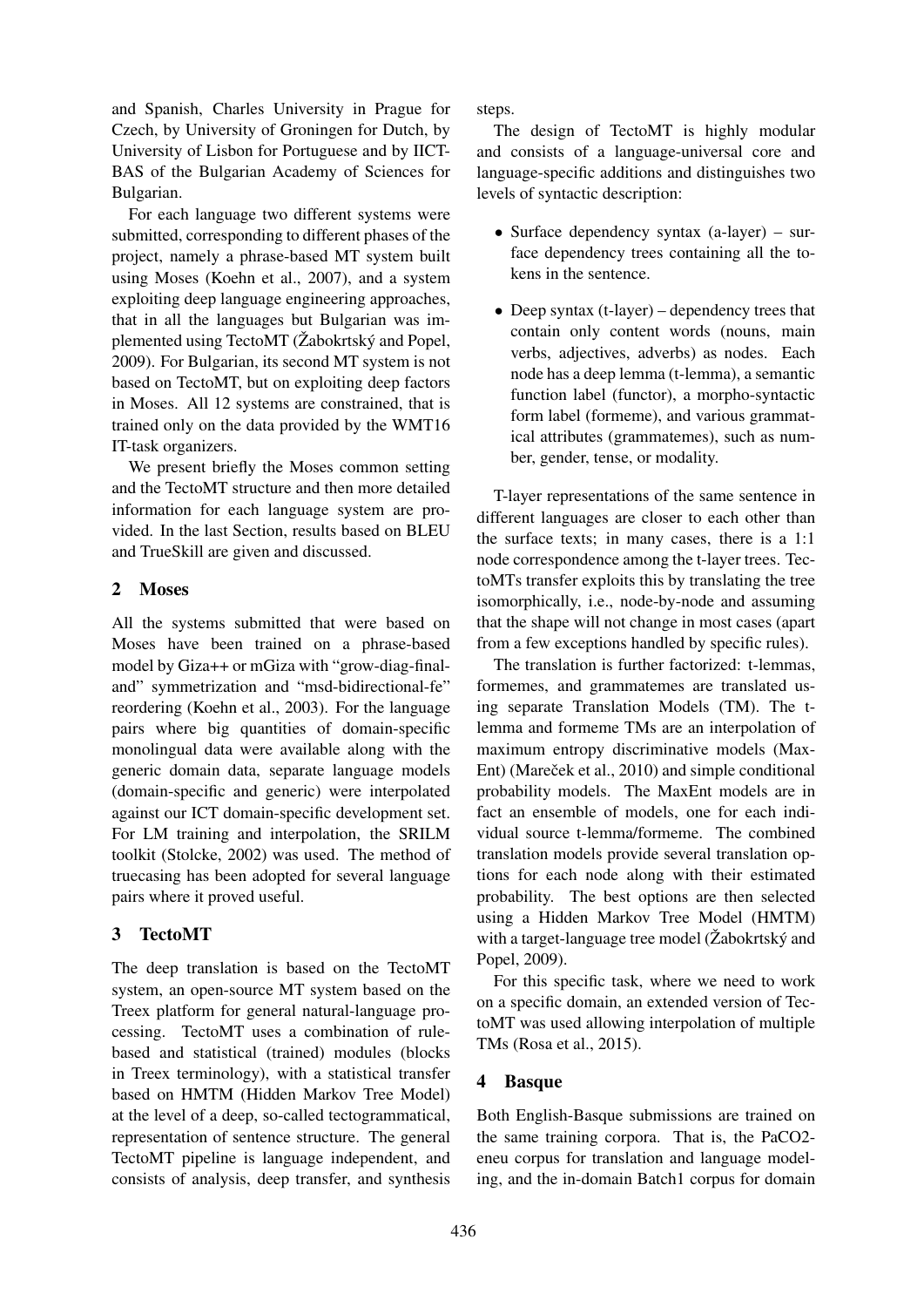adaptation and MERT training. Batch2 domain corpus was used for testing during development.

The Moses system, EU-Moses, uses factored models to allow lemma-based word-alignment. After word alignment, the rest of the training process is based on lowercased word-forms and standard parameters: Stanford CoreNLP (Manning et al., 2014) and Eustagger (Alegria et al., 2002) tools are used for tokenization and lemmatization, MGIZA for word alignment with the "growdiag-final-and" symmetrization heuristic, a maximum length of 75 tokens per sentence and 5 tokens per phrase, translation probabilities in both directions, lexical weightings in both directions, a phrase length penalty, a "phrase-mslr-fe" lexicalized reordering model and a target language model. As for the language model, a 5-gram model was trained. The weights for the different components were adjusted to optimize BLEU using MERT tuning over the Batch1 development set, with an n-best list of size 100.

For the TectoMT system, EU-Treex existing tools were used in order to get the a-layer. Eustagger is a robust and wide coverage morphological analyzer and POS tagger. The dependency parser is based on the MATE-tools (Bjrkelund et al., 2010). Basque models have been trained using the Basque Dependency Treebank (BDT) corpus (Aduriz et al., 2003). Transformation from the a-level analysis into t-level is partially performed with language-independent blocks thanks to the support of Interset (Zeman, 2008).

The English-to-Basque TectoMT system uses the PaCo2 and the Batch1 corpora to train two separate translation models, and they are used to create an interpolated list of translation candidates. In addition to that, the terminological equivalences extracted from the localization PO files (VLC, LO and KDE) as well as the domain terms extracted from Wikipedia are used to identify domain terms before syntactical analysis and to ensure domain translation on transfer. Finally, an extra module to treat non linguistic elements (URLs, shell commands, ...) has been used, to identify the elements that should be maintained untranslated on the output.

### 5 Bulgarian

Bulgarian team participated with two systems implemented using Moses: BG-Moses — a system that is based on standard factored Moses with factors retrieved from POS tagged, lemmatized parallel corpora; and BG-DeepMoses — a system that also is based on standard factored Moses but the translation is done in two steps: (1) semanticsbased translation of the source language text to a mixed source-target language text which is then (2) translated to the target language via Moses. The latter system builds on Simov et al. (2015).

As training data for both systems the following corpora were used: the Setimes parallel corpus, the Europarl parallel corpus and a corpus created on the basis of the documentation of LibreOffice. The corpora are linguistically processed with the  $IXA<sup>2</sup>$  pipeline for the English part and the BTB pipeline for the Bulgarian. The analyses include POS tagging, lemmatization and WSD, using the UKB system,<sup>3</sup> which provides graph-based methods for Word Sense Disambiguation and lexical similarity measurements.

For the BG-Moses system, the following factors have been constructed: WordForm|Lemma|POStag.

For the BG-DeepMoses system, we exploited also the information from word sense annotation in order to predict some translations from English to Bulgarian based on the WordNet synsets and their mappings to the Bulgarian WordNet. Thus, we replaced the English word form with a *representative lemma* in Bulgarian. The motivation for using representative lemmas in Bulgarian is as follows: we aim at unifying the various synsets with similar translations in the Bulgarian language. After the creation of this intermediate English/Bulgarian text, we trained Moses with the following factors: ENWordForm-BGLemma|Lemma|BGPOStag,

where ENWordForm-BGLemma is an English word form when there is no appropriate Bulgarian one, or the Bulgarian lemma; BGPOStag is the appropriate Bulgarian tag representing grammatical features like number, tense, etc.

### 6 Czech

The Czech Moses system follows the CU-Bojar system (Bojar et al., 2013). A factored phrasebased model was trained based on truecased forms translated directly to the pair <truecased form, morphological tag>. There were three LMs for Czech:

<sup>2</sup> http://ixa2.si.ehu.es/ixa-pipes/

<sup>3</sup> http://ixa2.si.ehu.es/ukb/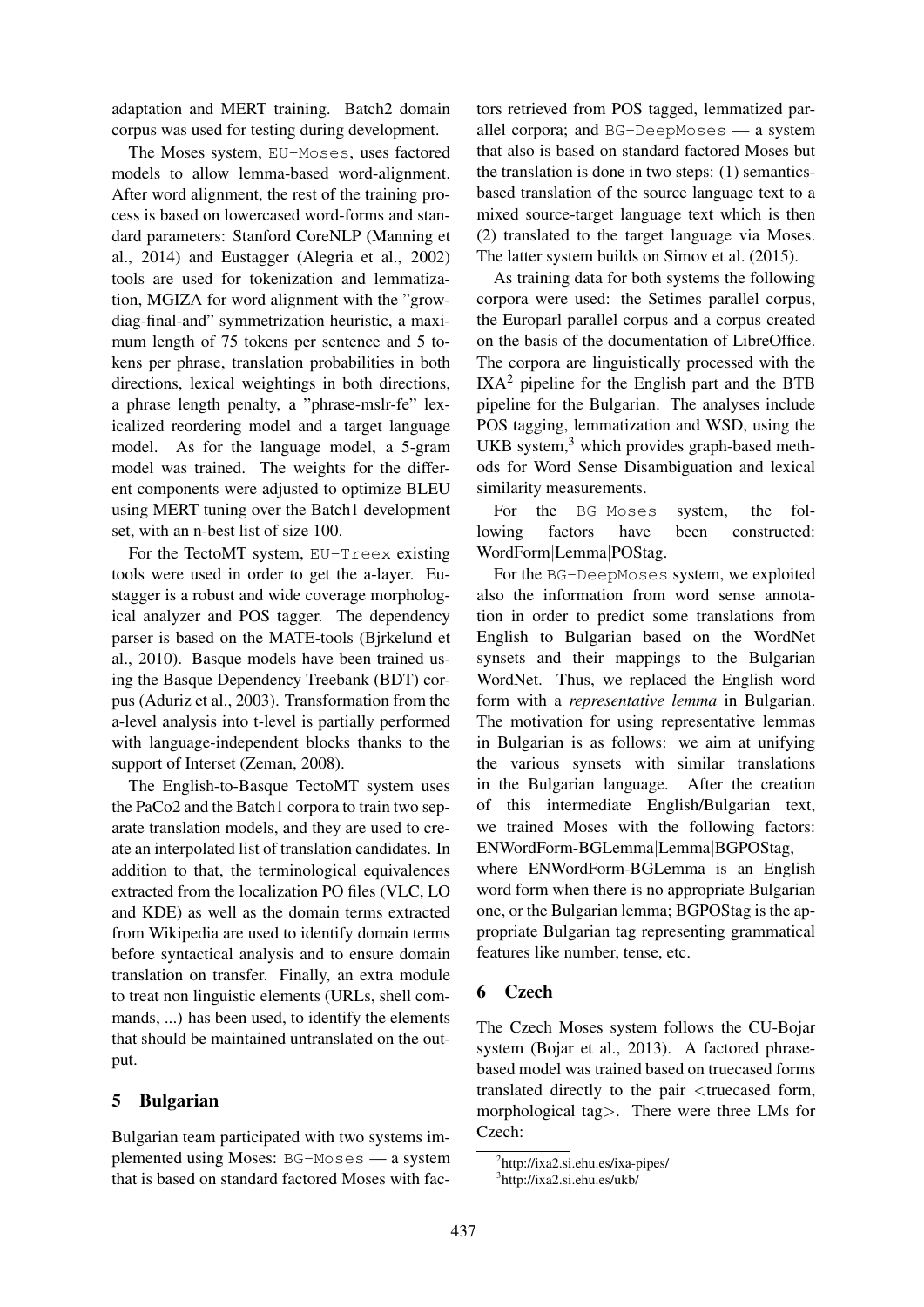- 8grams of morphological tags from the monolingual part of news and political corpora,
- 6grams of forms from the monolingual part of news and political corpora and
- 6grams from the Czech side of a bilingual Czech-English corpus CzEng.

The pre-processing of this SMT system has been harmonized with the pre-existing version of Tecto-MT: Tokenization and lemmatization is handled by Treex followed by further tokenization at any letter-digit-punctuation boundary. Additionally, casing is handled by a Czech-specific supervised truecasing method. The output of the lemmatizer is used, as names have lemmas capitalized, the casing of the lemma is cast to the token (lowercasing non-names at sentence beginnings, lowercasing also ALL CAPS if correctly lemmatized). Finally, the translation is done using casesensitive tokens and finally the first letter in every sentence is only capitalized.

The TectoMT analysis pipeline is based on the annotation pipeline of the CzEng 1.0 corpus (Bojar et al., 2012) starting with a rule-based tokenizer and a statistical part-of-speech tagger (Strakova et ´ al., 2014) and dependency parser (McDonald et al., 2005; Novák and Žabokrtský, 2007). These steps result in a-layer trees, which are then converted to t-layer using a rule-based process.

The English-to-Czech transfer uses a combination of translation models and tree model reranking. The Czech synthesis pipeline has remained basically unchanged since the original TectoMT system (Žabokrtský et al., 2008).

# 7 Dutch

The Moses system for Dutch was trained on the third version of the Europarl corpus (Koehn, 2005) and the in-domain KDE4 Localization data (Tiedemann, 2012). Words are aligned with GIZA++ and tuning was done with MERT. The applied heuristics for the Dutch baselines were set to "grow-diag-final-and" alignment and "msdbidirectional-fe" reordering. For the creation of the language models, IRSTLM was used to train a 5-gram language model with Kneser-Ney smoothing on the monolingual part of the training corpora.

For the TectoMT system, the analysis of Dutch input uses the Alpino system (Noord, 2006), a

stochastic attribute value grammar. The transfer uses discriminative (context-sensitive) and dictionary translation models. In addition, a few rulebased modules are employed that handle changes in t-tree topology and Dutch grammatical gender.

The Dutch synthesis pipeline includes morphology initialization and agreements (subjectpredicate and attribute-noun), insertion of prepositions and conjunctions based on formemes, and insertion of punctuation, possessive pronouns and Dutch pronominal adverbs. The t-tree resulting from the transfer phase is first converted into an Abstract Dependency Tree (ADT) using rulebased modules implemented in Treex. The ADT is then passed to the Alpino generator (de Kok and Noord, 2010), which handles the creation of the actual sentence including inflected word forms.

# 8 Spanish

The Moses system developed for the translation from English to Spanish, ES-Moses, uses standard parameters: tokenization and truecasing using tools available in Moses toolkit, MGIZA for word alignment with the "grow-diag-final-and" symmetrization heuristic, a maximum length of 80 tokens per sentence and 5 tokens per phrase, translation probabilities in both directions with Good–Turing discounting, lexical weightings in both directions, a phrase length penalty, an "msdbidirectional-fe" lexicalized reordering model and a 5-gram target language model. The weights for the different components were adjusted to optimize BLEU using MERT tuning over the Batch1 development set, with an n-best list of size 100.

The English-to-Spanish TectoMT, ES-Treex, system uses the Europarl and the Batch1 corpora to train two separate translation models, and these were used to create an interpolated list of translation candidates. In addition to that, the terminological equivalences extracted from the localization PO files (VLC, LO and KDE) as well as the domain terms extracted from Wikipedia are used to identify domain terms before syntactic analysis and to ensure domain translation on transfer. Finally, an extra module to treat non linguistic elements (URLs, shell commands, ...) has been used to identify the elements that should be maintained untranslated on the output.

Both systems were trained using the same training corpora: the 7th version of the Europarl corpus was used for both translation and language mod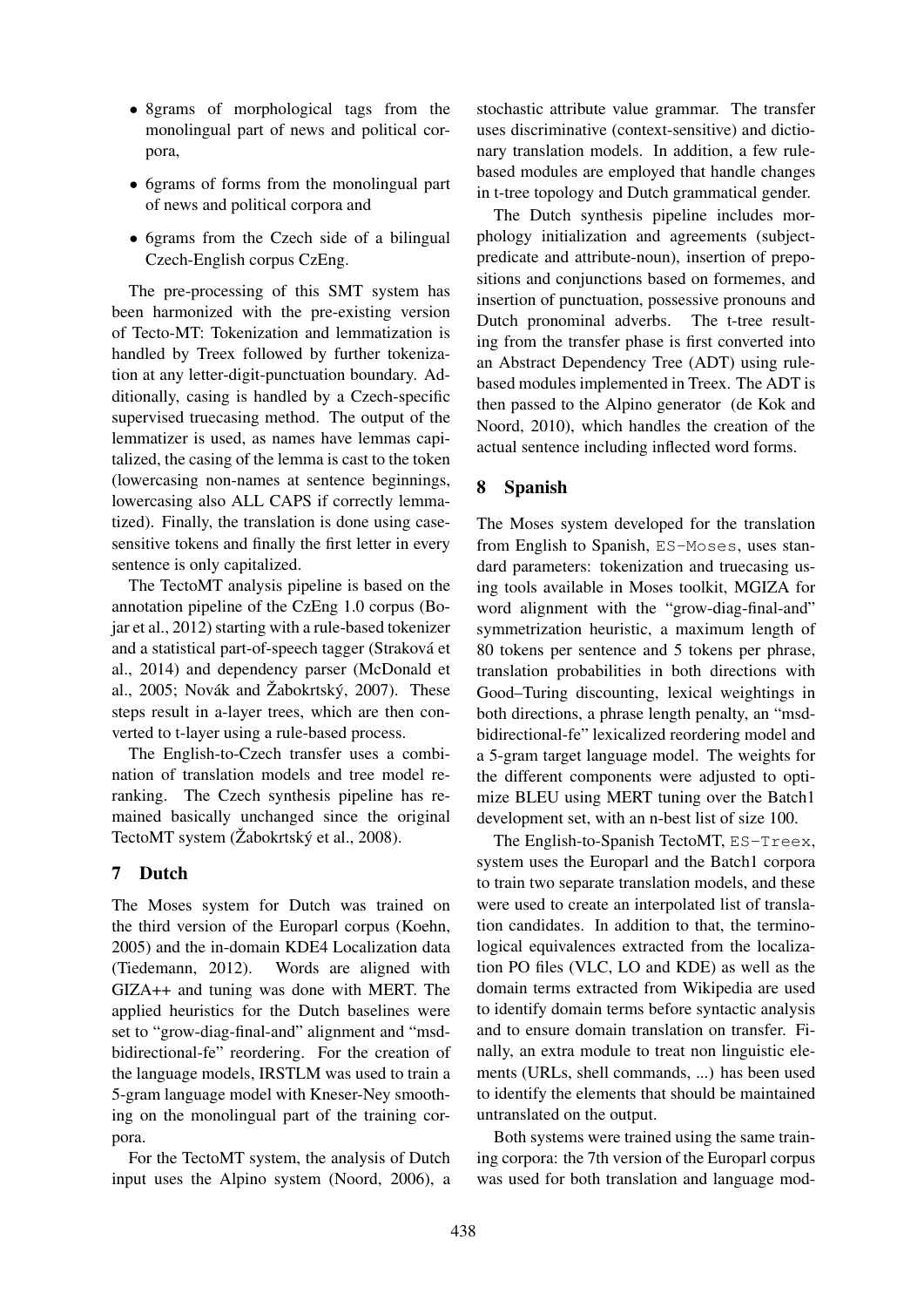eling, and the in-domain batch1 corpus was used for domain adaptation and MERT training. The Batch2 domain-specific corpus was used for testing during development. We have not used all the available parallel corpora, because of the computational restrictions in analyzing all those corpora at the tectogrammatical level of the TectoMT system.

### 9 Portuguese

The Moses system for the translation from English to Portuguese, PT-Moses, was obtained by using the default parameters and tools regarding the training of a phrase-based model. For the pre-processing, a sentence length of 80 words was used and the tokenization was performed by the Moses tokenizer. No lemmatization or compound splitting was used and the casing was obtained with the Moses truecaser. For the training, a phrase-based model was used with a language model order of 5, with Kneser-Ney smoothing, which was interpolated using the SRILM tool. The word alignment was done with Giza++ on full forms and the final tuning was done using MERT. The Europarl corpus was used for the training data, both as monolingual data for training language models and as parallel data for training the phrase-table.

Regarding the English-to-Portuguese TectoMT system (Silva et al., 2015)(Rodrigues et al., 2016a), PT-Treex, in order to get the a-layer the Portuguese system resorted to LX-Suite (Branco and Silva, 2006), a set of pre-existing shallow processing tools for Portuguese that include a sentence segmenter, a tokenizer, a POS tagger, a morphological analyser and a dependency parser, all with state-of-the-art performance. Treex blocks were created to be called and interfaced with these tools.

After running the shallow processing tools, the dependency output of the parser is converted into Universal Dependencies (UD) (de Marneffe et al., 2014). These dependencies are then converted into the a-layer tree (a-tree) in a second step. Both steps are implemented as rule-based Treex blocks. Converting the a-tree into a t-layer tree (t-tree) is done through rule-based Treex blocks that manipulate the tree structure.

The transfer phase is handled by a tree-to-tree maximum entropy translation model (Mareček et al., 2010) working at the deep syntactic level

of tectogrammatical trees. Two separate models were trained and interpolated, the first model with over 1.9 million sentences from Europarl (Koehn, 2005) and the second model composed of the Batch1, the Microsoft Terminology Collection and the LibreOffice localization data ( $\check{S}$ tajner et al., 2016). Each pair of parallel sentences, one in English and one in Portuguese, are analyzed by Treex up to the t-layer level, where each pair of trees are fed into the model.

The TectoMT synthesis (Rodrigues et al., 2016b) included other two lexical-semanticsrelated modules, the HideIT and gazetteers. The HideIT module handles entities that do not require translation such as URLs and shell commands. The gazetteers are specialized lexicons that handle the translation of named entities from the ITdomain such as menu items and button names.

Finally, synset IDs were used as additional contextual features in the lemma-to-lemma Discriminative Translation Models (Neale et al., 2016).

### 10 Results

Table 1 presents the results of automatic and manual evaluation, based on BLEU and TrueSkill<sup>4</sup> scores respectively. For 4 of the 6 languages, the TectoMT-based system performs better than the Moses-based one when considering both BLEU and TrueSkill scores. For Bulgarian, the BG-DeepFMoses performs worse than the BG-FMoses on both scores. For Dutch, the Moses system outperforms the TectoMT only when considering the BLUE score, but not the TrueSkill score.

Regarding Bulgarian, although BG-Deep-FMoses system performed worse than BG-Moses, the automatic conversion of the source text into near-target language text represents a promising direction for further improvement of the English-to-Bulgarian MT system. We assume that the current drop might be overcome by improving the WordNet information for Bulgarian, its mapping to the English WordNet as well as the processing pipelines. Also, we plan to train this system on more data and to exploit other bilingual dictionaries.

For the English→Dutch translation direction, the Moses system outperforms TectoMT in terms of BLEU score. The results of the manual evaluation, however, are in favor of the TectoMT sys-

<sup>4</sup> For details, see the overview paper in these proceedings.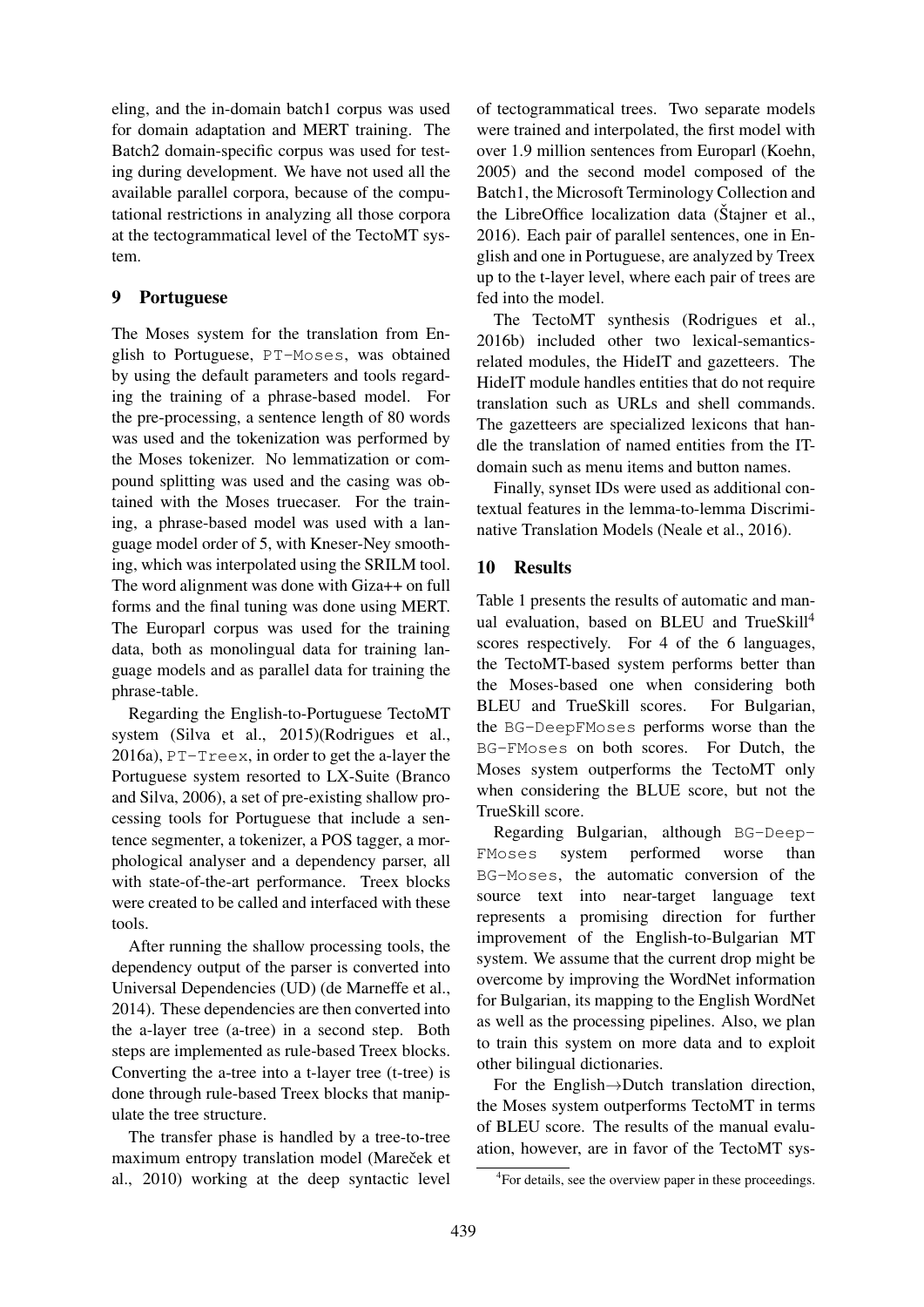|               | <b>Moses</b> |           | <b>TectoMT</b> |           | <b>Deep-Moses</b> |           |
|---------------|--------------|-----------|----------------|-----------|-------------------|-----------|
| Language      | <b>BLEU</b>  | TrueSkill | <b>BLEU</b>    | TrueSkill | <b>BLEU</b>       | TrueSkill |
| <b>Basque</b> | 8.3          | $-1.570$  | 10.3           | 1.570     |                   |           |
| Bulgarian     | 16.6         | 5.262     |                | -         | 15.3              | $-5.262$  |
| Czech         | 20.8         | $-0.616$  | 21.5           | 0.130     |                   |           |
| Dutch         | 21.9         | $-2.462$  | 19.0           | 0.154     |                   |           |
| Spanish       | 16.0         | $-1.926$  | 24.2           | $-0.809$  |                   |           |
| Portuguese    | 13.7         | $-2.276$  | 15.2           | $-1.063$  |                   |           |

| Table 1: Automatic and manual evaluation results. |
|---------------------------------------------------|
|---------------------------------------------------|

tem. This difference may in part be caused by the fact that BLEU only scores exact word or phrase matches and the TectoMT output shows more lexical flexibility as compared to Moses. We get better results, in terms of BLEU-score, in the opposite translation direction which indicates that more effort should be put into this translation direction. Our focus here lies on the Dutch synthesis pipeline where we still need to fix some basic errors. Also we intend to implement more modules that are based on lexical semantics.

We also presented at the IT-task a third system for Czech, Dutch, Spanish and Portuguese, called Chimera that combines Moses and TectoMT (Rosa et al., 2016).

#### Acknowledgments

This work has been supported by the 7th Framework Programme of the EU grant QTLeap (No. 610516).

#### References

- Itzair Aduriz, Mara Jess Aranzabe, Jose Mari Arriola, Aitziber Atutxa, Arantza Daz de Ilarraza, Aitzpea Garmendia, and Maite Oronoz. 2003. Construction of a Basque dependency treebank. In *Proceedings of the 2nd Workshop on Treebanks and Linguistic Theories*, pages 201–204.
- Iñaki Alegria, Maria Jesus Aranzabe, Aitzol Ezeiza, Nerea Ezeiza, and Ruben Urizar. 2002. Robustness and customisation in an analyser/lemmatiser for basque. In *Proceedings of the 3rd International Conference on Language Resources and Evaluation (LREC). Customizing knowledge in NLP applications Workshop*.
- Anders Bjrkelund, Bernd Bohnet, Love Hafdell, and Pierre Nugues. 2010. A high-performance syntactic and semantic dependency parser. In *Coling 2010: Demonstrations*, pages 33–36, Beijing, China, August. Coling 2010 Organizing Committee.
- Ondřej Bojar, Zdeněk Žabokrtský, Ondřej Dušek, Petra Galuščáková, Martin Majliš, David Mareček, Jiří Maršík, Michal Novák, Martin Popel, and Aleš Tamchyna. 2012. The joy of parallelism with czeng 1.0. In Nicoletta Calzolari, editor, *Proceedings of the Eight International Conference on Language Resources and Evaluation (LREC'12)*, Istanbul, Turkey, May. European Language Resources Association (ELRA).
- Ondřej Bojar, Rudolf Rosa, and Aleš Tamchyna. 2013. Chimera – three heads for English-to-Czech translation. In *Proceedings of the Eighth Workshop on Statistical Machine Translation*, pages 92–98, Sofia, Bulgaria, August. Association for Computational Linguistics.
- António Branco and João Silva. 2006. A Suite of Shallow Processing Tools for Portuguese: LX-Suite. In *Proceedings of the 11th Conference of the European Chapter of the Association for Computational Linguistics (EACL)*.
- Daniel de Kok and Gertjan Van Noord. 2010. A sentence generator for dutch. In *LOT Occasional Series*, pages 75–90.
- Marie-Catherine de Marneffe, Natalia Silveira, Timothy Dozat, Katri Haverinen, Filip Ginter, Joakim Nivre, and Christopher Manning. 2014. Universal Stanford dependencies: A cross-linguistic typology. In *Proceedings of the 9th Language Resources and Evaluation Conference*.
- Philipp Koehn, Franz Josef Och, and Daniel Marcu. 2003. Statistical phrase-based translation. In *Proceedings of the Conference of the North American Chapter of the Association for Computational Linguistics on Human Language Technology - Volume 1*, pages 48–54. Association for Computational Linguistics.
- Philipp Koehn, Hieu Hoang, Alexandra Birch, Chris Callison-Burch, Marcello Federico, Nicola Bertoldi, Brooke Cowan, Wade Shen, Christine Moran, Richard Zens, Chris Dyer, Ondrej Bojar, Alexandra Constantin, and Evan Herbst. 2007. Moses: Open source toolkit for statistical machine translation. In *ACL*. The Association for Computer Linguistics.